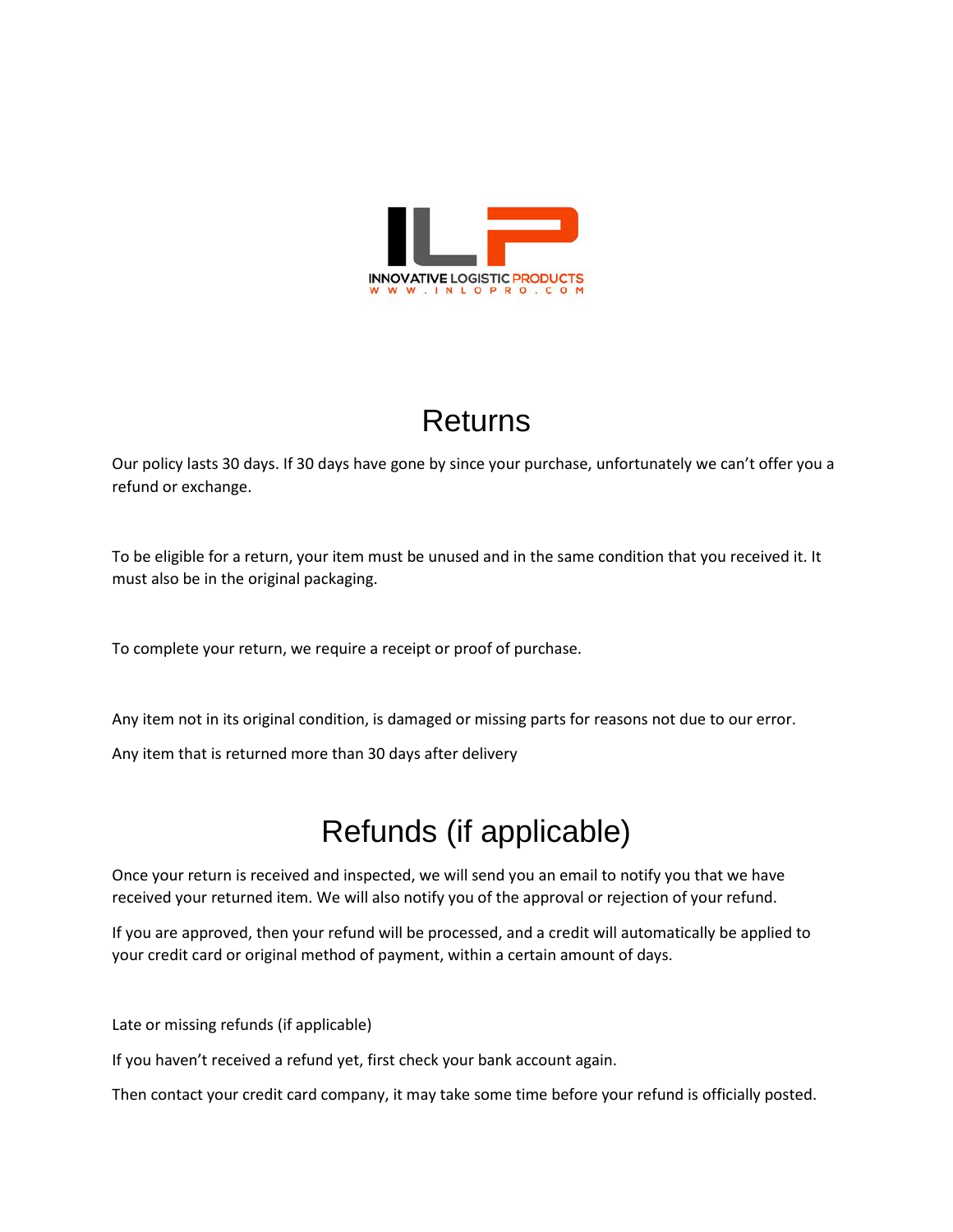Next contact your bank. There is often some processing time before a refund is posted.

If you've done all of this and you still have not received your refund yet, please contact us at mallorywilson@inlopro.com.

### Sale items (if applicable)

Only regular priced items may be refunded, unfortunately sale items cannot be refunded.

# Exchanges (if applicable)

We only replace items if they are defective or damaged. If you need to exchange it for the same item, send us an email at mallorywilson@inlopro.com and send your item to: 22190 Dogie PL Canyon Lake California USA 92587.

### **Gifts**

If the item was marked as a gift when purchased and shipped directly to you, you'll receive a gift credit for the value of your return. Once the returned item is received, a gift certificate will be mailed to you.

If the item wasn't marked as a gift when purchased, or the gift giver had the order shipped to themselves to give to you later, we will send a refund to the gift giver and he will find out about your return.

## Shipping

To return your product, you should mail your product to: 22190 Dogie PL Canyon Lake California USA 92587.

You will be responsible for paying for your own shipping costs for returning your item. Shipping costs are non-refundable. If you receive a refund, the cost of return shipping will be deducted from your refund.

Depending on where you live, the time it may take for your exchanged product to reach you, may vary.